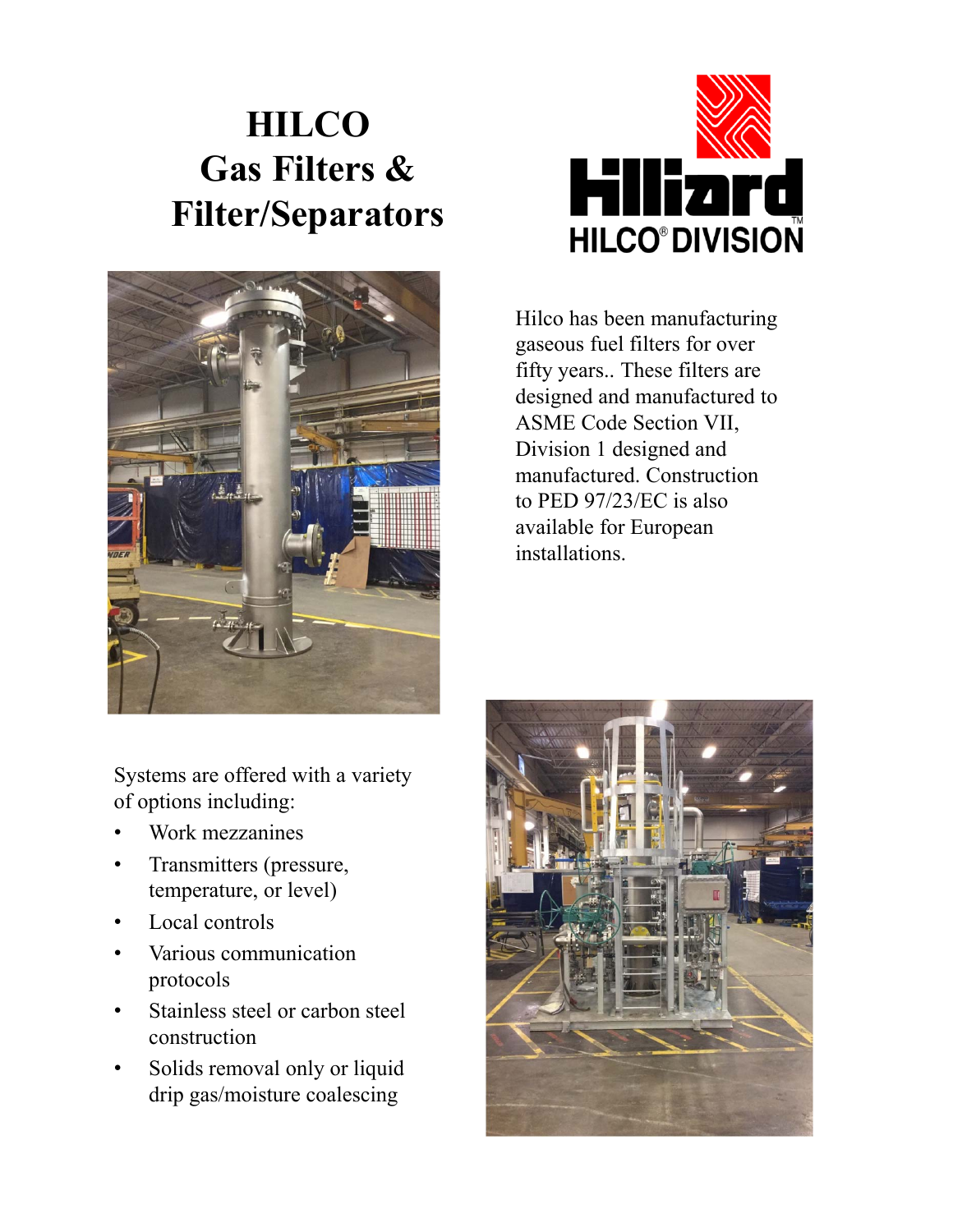For heated gaseous fuel applications Hilco manufacturers hi temperature filter/separator versions for continuous operation up to 500 F (260 C).





Hilco engineers utilize computational fluid dynamics (CFD) in order to optimize performance and to get accurate predictions of equipment pressure loss once in service

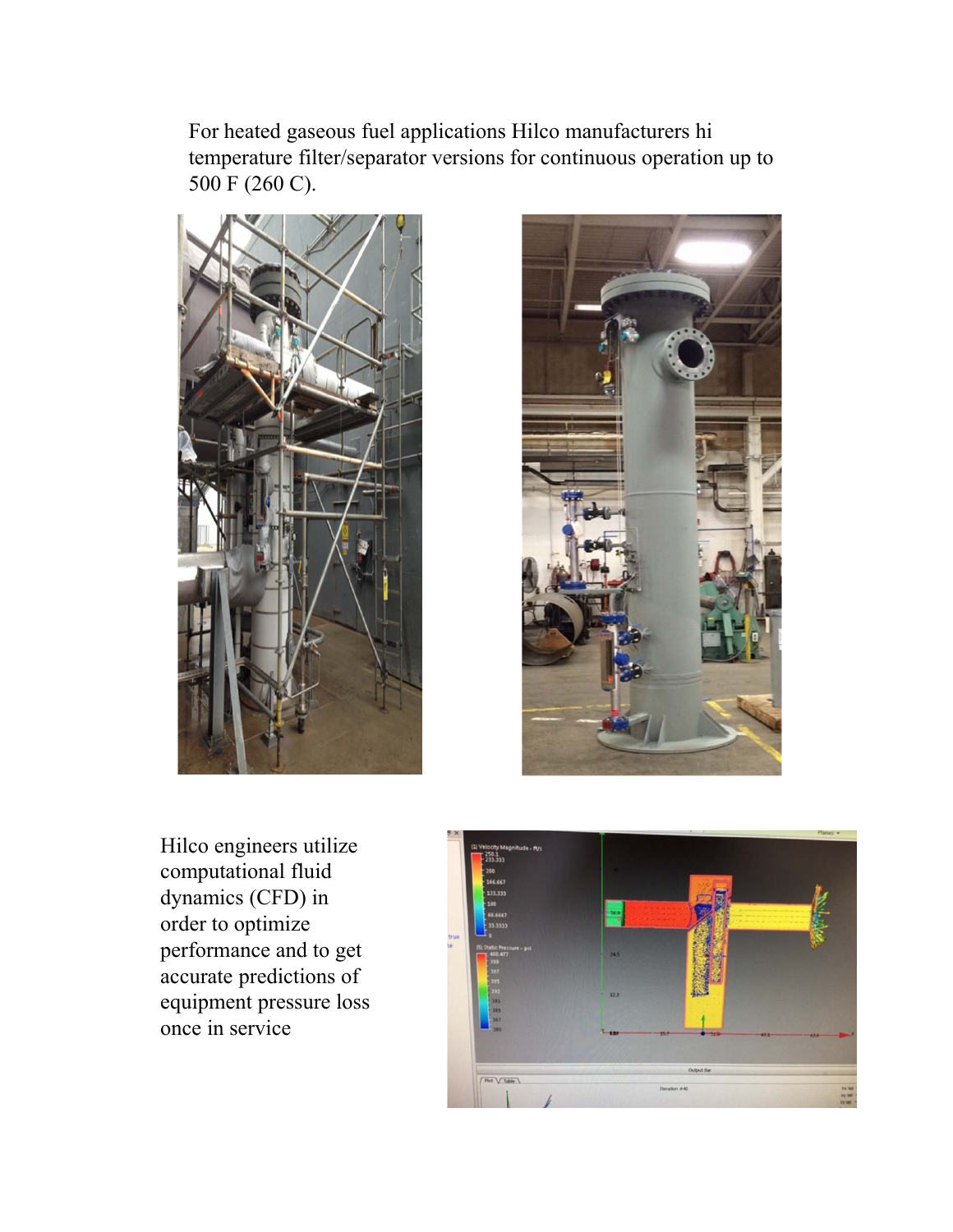

Each filter/separator is equipped with high performing Hilco filtration elements. A variety of element ratings are available depending on the specific requirements of the equipment. In house performance testing illustrated below shows a typical filter/separator removes greater than 99.98% of all liquid contaminants.



Third party verification of particulate removal per ASHRAE 52.2 test standard shows that a typical Hilco Filter/separator removes 99.99% of all solids  $0.3 - 1 \mu m$  in size.

| Particle Size Range (µm) | <b>Removal Efficiency (%)</b> |
|--------------------------|-------------------------------|
| $0.3 - 0.4$              | 99.99                         |
| $0.4 - 0.5$              | 100.00                        |
| $0.5 - 0.6$              | 100.00                        |
| $0.6 - 0.7$              | 100.00                        |
| $0.7 - 0.8$              | 99.99                         |
| $0.8 - 1$                | 100.00                        |
| $1 - 2$                  | 99.99                         |
| >2                       | 100.00                        |